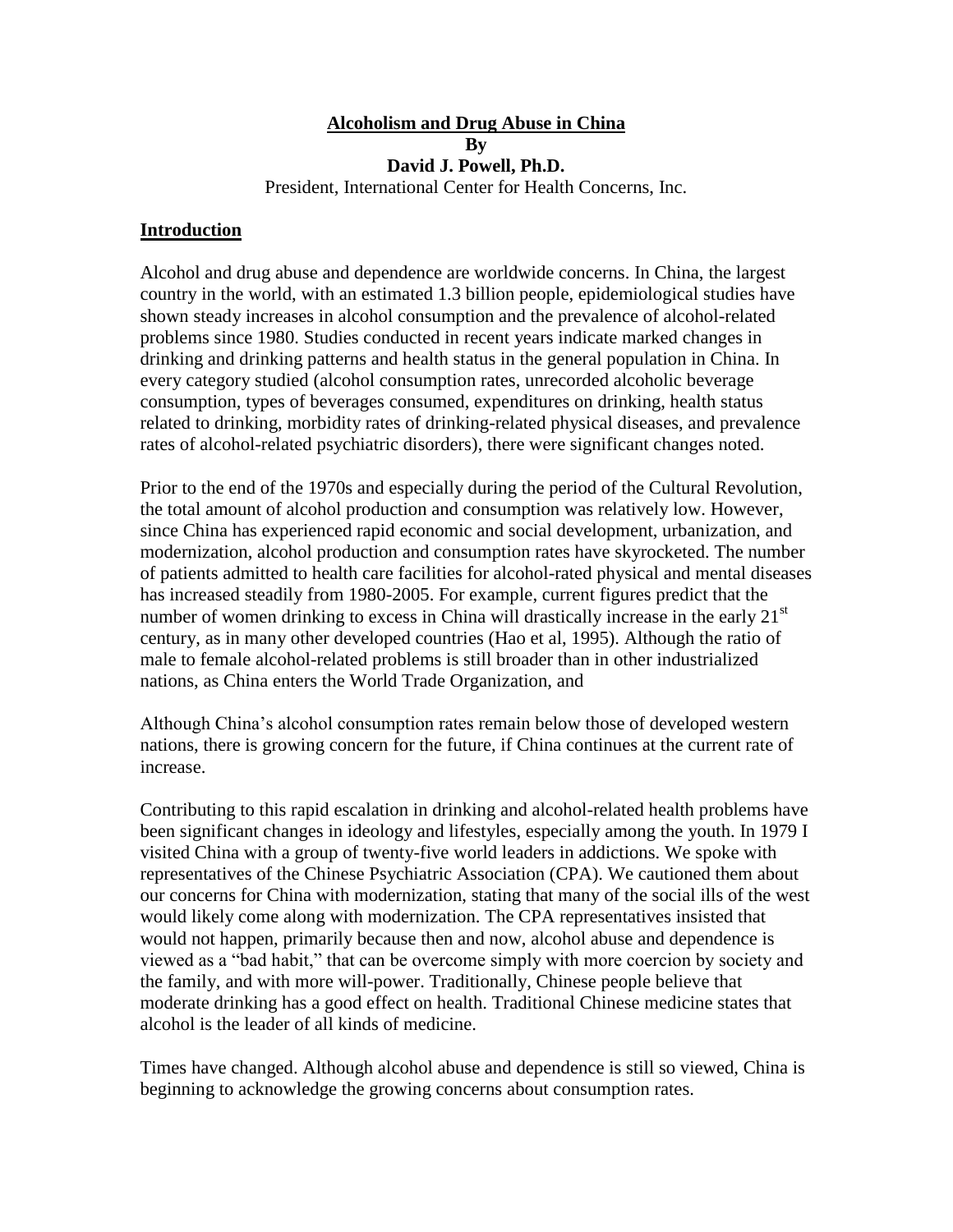### **The Extent of the Issues**

Although epidemiological data is lacking as to the nature and extent of the issues in China, per capita alcohol consumption o pure alcohol for adults is an essential predictor of alcohol-related problems. According to the World Health Organization, the growth rate of average annual alcohol consumption in China was 402% from 1970-1996. The significance of these figures is that while the current global trend on alcohol use is sharply declining in developed nations and increasing steadily in developing countries, it is difficult to predict what the peak level of alcohol consumption is for China and when that will be reached. Thus, it is essential to continue to monitor these trends in China.

In China, alcohol is typically purchased in shops, restaurants and bars. Counterfeit alcoholic beverages and home-brewed alcohol is widely underrepresented in epidemiological data, for obvious reasons. It is estimated, though that unrecorded alcoholic beverage production is grossly underrepresented and yet it plays an important role in consumption patterns.

The rate of physical and emotional harm resulting from alcohol and drug use and abuse also remains underreported. It 2001 there were 100,000 automobile fatalities, with over 65% of these being alcohol-related. With the burgeoning in the number of cars in China, there is justifiable concern about the relationship of drinking and driving.

#### **Status of Treatment in China**

The development of treatment services for alcohol and drug abuse problems is just beginning in China. Beijing Medical University (BMU) is a leader in establishing treatment programs for alcoholism. For example, in March 2007 BMU began the first program for children of alcoholic and drug abusing families. They have sponsored a number of training events for professionals and recovering people from throughout China. Other provinces and cities are also moving forward in developing treatment and training services, including Shanghai Institute of Mental Health and the Yunnan Institute on Drug Abuse.

However, to date, there remain a number of obstacles to treatment in China:

- 1. Alcohol and drug abuse programs remain fairly separated due to the criminal aspects of drug abuse in China. Although obviously substance abusers worldwide "mix and match" drugs, depending on availability and other factors, in China today, alcohol and drugs are seen as two separate entities.
- 2. Self-help programs have been in existence in China for some time now, however, programs for drug addicts, i.e., Narcotics Anonymous, have experienced difficulties in finding places to meet and in remaining confidential from government scrutiny and surveillance. Some hospitals do not want to host NA meetings for fear of exposure for their alcoholic patients.
- 3. The criminalization of substance abuse keeps people out of treatment. Why risk exposure and possible incarceration by coming forward with one's addiction.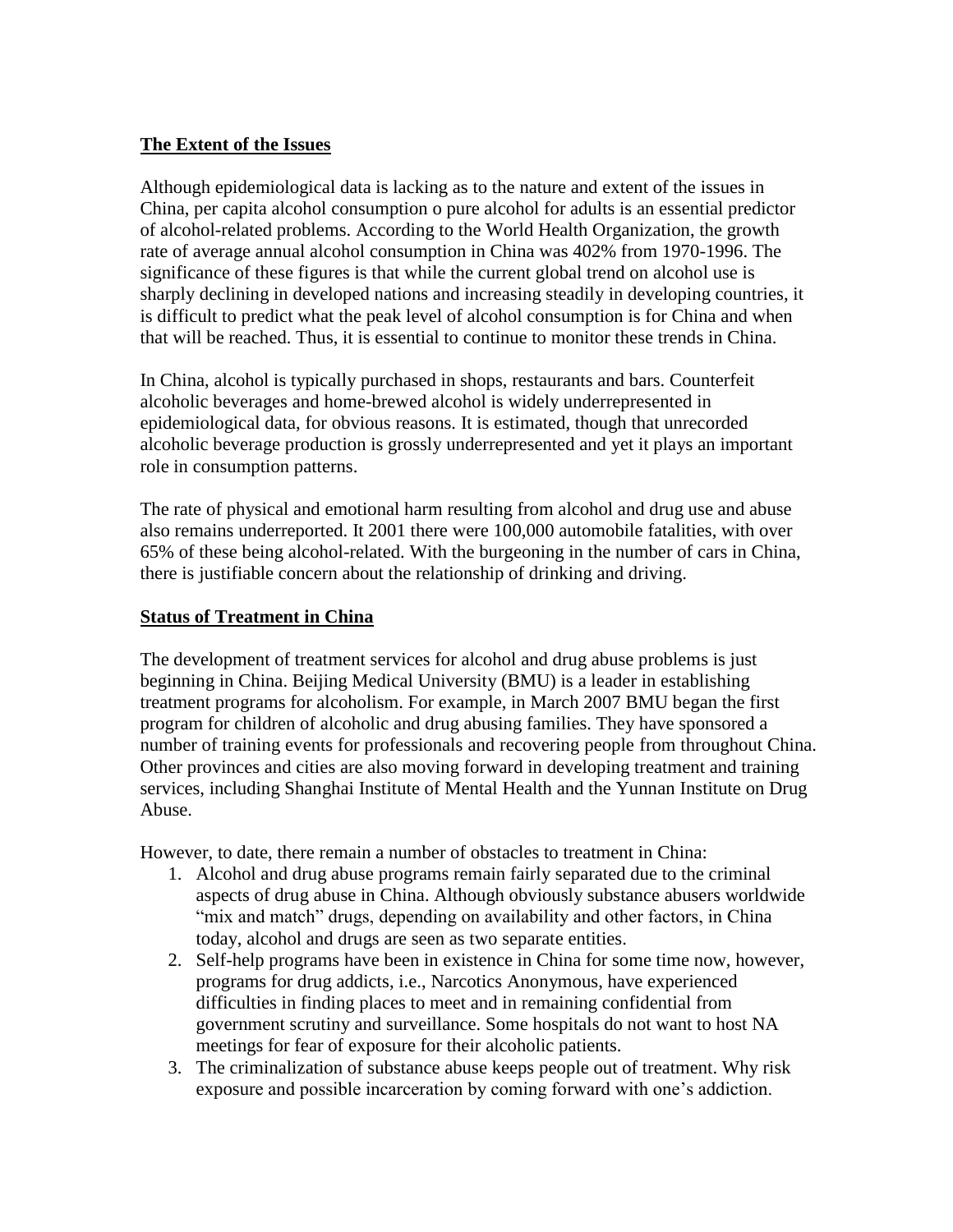4. Finally, and most importantly, the general public's attitude about substance abuse remains the biggest hurdle to people receiving treatment. Currently, treatment facilities see mostly late stage alcoholics, with serious medical and psychiatric complications and disorders, wherein the prognosis remains poor. Public health and education campaigns are needed to address the general attitudes about addiction.

There are several key building blocks to addressing the growing concern for alcohol and drug use and abuse in China. In recent years, as is the case in the overall Chinese economy, these building blocks are being constructed quickly.

- 1. The first building block that the Institute of Mental Health, Beijing Medical University Hospital, (BMU) and other treatment centers, put into place was the establishment of 12 Step Programs in 2000. BMU and An Ding Hospitals began offering A.A. and Al-Anon meetings to their in- and outpatients and since 2000 other centers throughout China have followed their example, including the Institute of Mental Health, Shanghai. \
- 2. In 2002, BMU hosted the first weeklong China Institute on Substance Abuse and educated over 200 medical personnel from throughout China about the role of 12 Step Programs and treatment approaches. A "dream team" faculty from the United States, Singapore, Australia, New Zealand, etc. was developed to offer this training. The General Services Offices of A.A., Al-Anon, and N.A. were also represented at this event.
- 3. Training of medical and non-medical personnel has continued since, under the guidance and support of the International Center for Health Concerns, Inc. (ICHC). Through 2007 over 200 persons have received 300 hours of training in Beijing, Shanghai, and Kunming.
- 4. Epidemiological and other research projects have begun in 2007 with several universities in China and the U.S., in cooperation with the Pacific Institute on Research and Evaluation, the Chinese Center for Disease Control, BMU, and the National Institute on Drug Dependence, at BMU. These studies are essential to determine the nature and extent of the issues.
- 5. The China Association of Addiction Professionals is being formed under the China Association of Psychology, in cooperation with the National Association of Addiction Professionals/NAADAC. The first group of addiction professionals will be credentialed in 2008.
- 6. Training of other personnel will continue under the auspices of the International Center for Addiction Studies, in cooperation with ICHC. The goal is to continue annual, weeklong training institutes in Beijing and Shanghai, eventually expanding this training to other Chinese cities. ICHC is recruiting trainers with expertise in treatment, intervention, prevention, counseling, etc., to provide ongoing training, with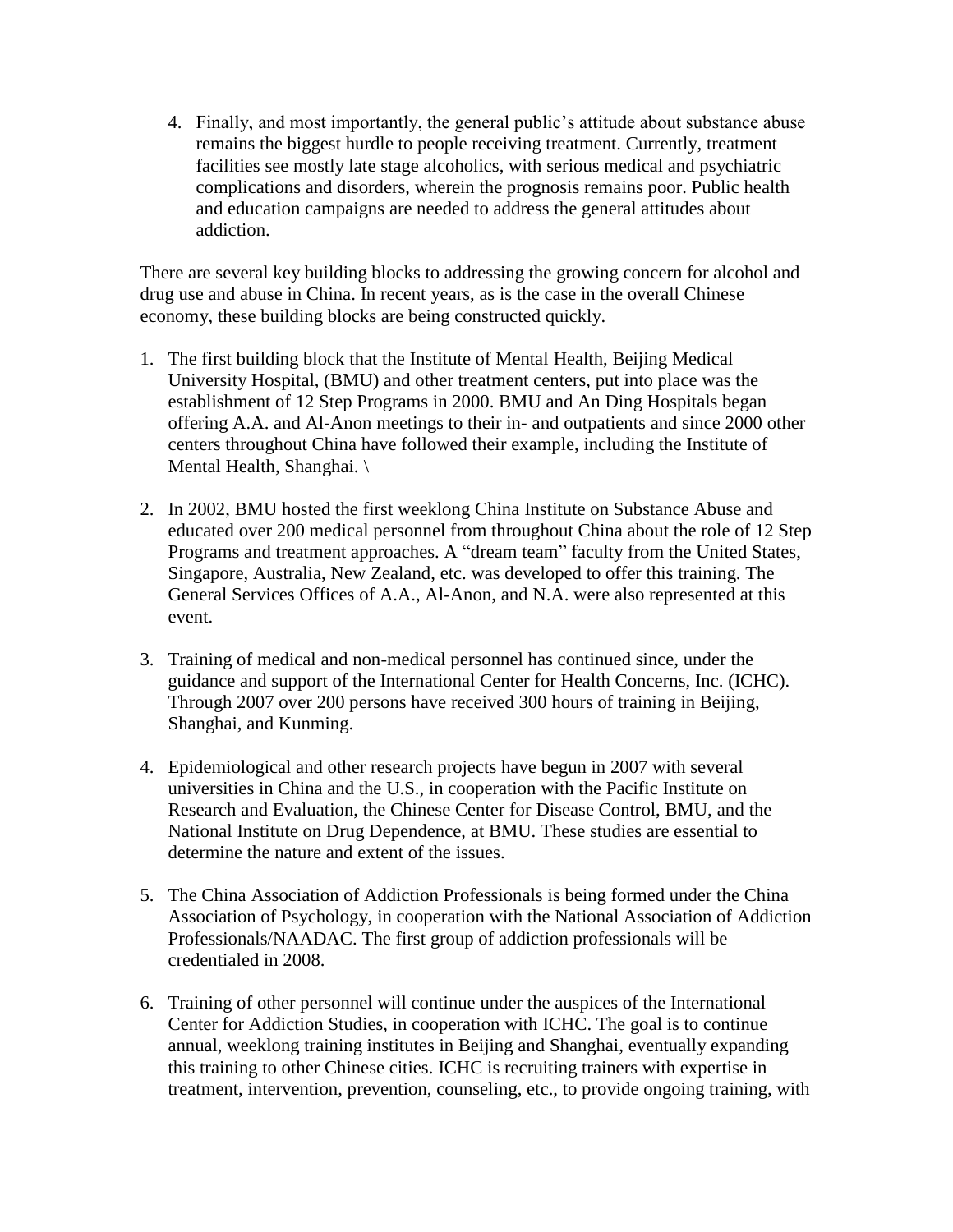a special focus on China, Nepal, Bhutan, and other Asian nations. For further information, contact ICHC at [djpowell2@yahoo.com.](mailto:djpowell2@yahoo.com)

7. The key step will be development of a cadre of addiction professionals (many of whom will be in recovery) to work as counselors at the hospitals throughout China.

These are the building blocks for the development of addiction services for China.

## **What Needs to be Done**

In future years, the following steps need to be taken to move China forward in addressing its growing alcohol and drug abuse issues:

- 1. Development of a nationwide public policy and health promotion strategy for substance abuse, including prevention programs beginning with grammar school and middle school age children; public education concerning the nature and extent of substance abuse in China; and, public awareness campaigns addressing the stigma and public perceptions about alcohol abuse and alcoholism.
- 2. Continued epidemiological research into the nature and extent of the issues;
- 3. Environmental strategies to address alcohol and drug use and abuse, including, server education for bartenders, restaurants, etc.; police and law enforcement education and strategies to address drinking and driving concerns, and public intoxication; education of commercial sex workers concerning issues related to sexuality and drug abuse and HIV/AIDS transmission; and public awareness campaigns concerning drinking and driving.
- 4. Establishment of a national training center for substance abuse professionals, with the end goal of credentialing and employment of the cadre of newly formed addiction professionals.
- 5. Increase the range of options for treatment services, including in and outpatient programs, intensive care services, transitional residence programs, medically monitored services, etc.

## **Conclusion**

China and Asia will be the country and continent of the  $21<sup>st</sup>$  century. Anyone who doubts that has never been to China and looked into the eyes of the youth who know in their hearts they are the future generation of the world. When the populations of China and India are combined, they total 40% of the world. With the breathtaking growth in China of technology, industry, economic development, urbanization and modernization, the west would be wise to invest resources in addressing the social issues of this burgeoning region. If the reader wishes to be part of this challenge and opportunity, please contact David Powell at the above email address.

## **Bibliography**